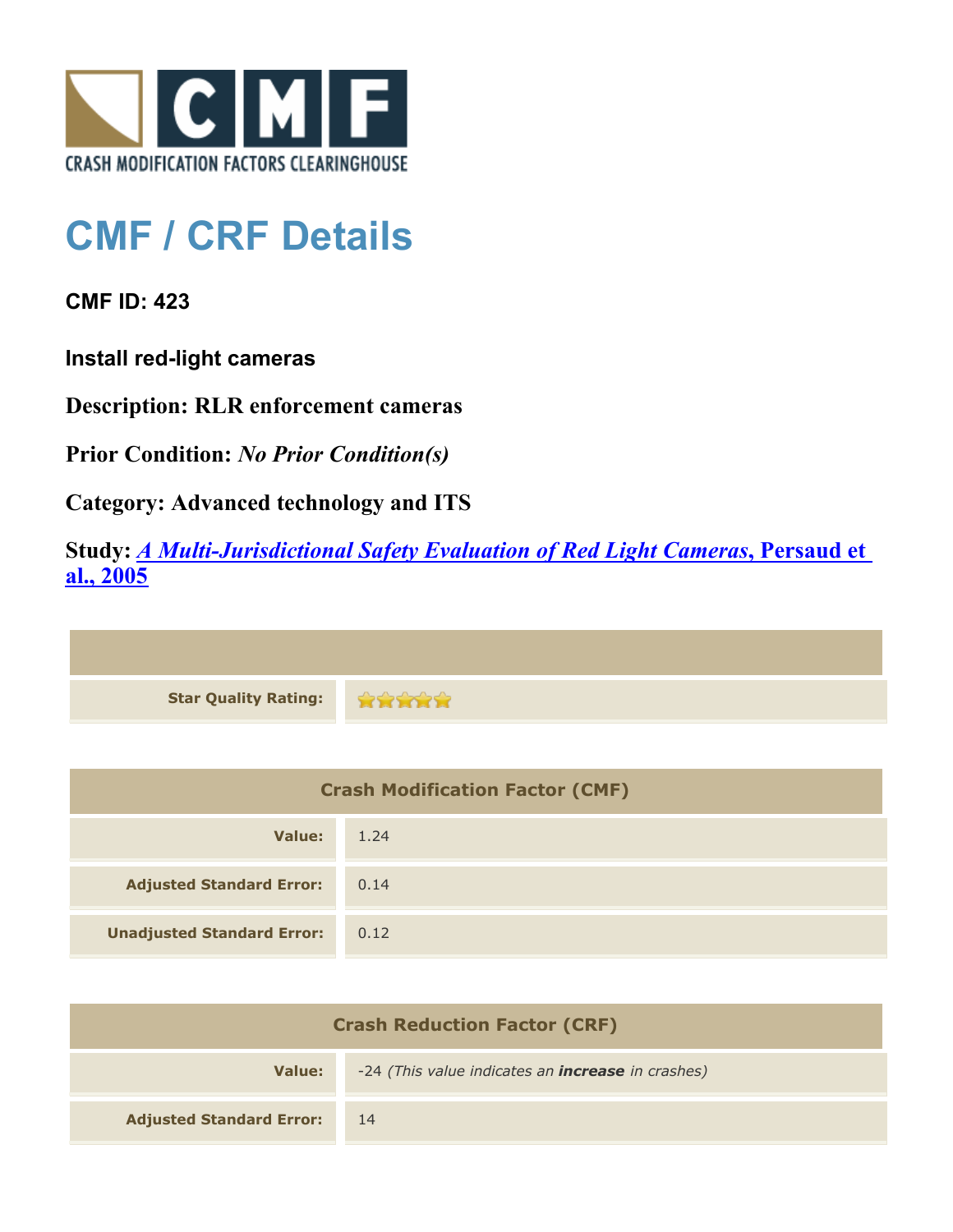| <b>Applicability</b>                    |                                                           |
|-----------------------------------------|-----------------------------------------------------------|
| <b>Crash Type:</b>                      | Rear end                                                  |
| <b>Crash Severity:</b>                  | A (serious injury), B (minor injury), C (possible injury) |
| <b>Roadway Types:</b>                   | Not Specified                                             |
| <b>Number of Lanes:</b>                 |                                                           |
| <b>Road Division Type:</b>              |                                                           |
| <b>Speed Limit:</b>                     |                                                           |
| <b>Area Type:</b>                       | Urban                                                     |
| <b>Traffic Volume:</b>                  |                                                           |
| <b>Time of Day:</b>                     |                                                           |
| If countermeasure is intersection-based |                                                           |

| <b>Intersection Type:</b>         | Roadway/roadway (not interchange related) |
|-----------------------------------|-------------------------------------------|
| <b>Intersection Geometry:</b>     | Not Specified                             |
| <b>Traffic Control:</b>           | Signalized                                |
| <b>Major Road Traffic Volume:</b> |                                           |
| <b>Minor Road Traffic Volume:</b> |                                           |

| <b>Development Details</b>      |  |
|---------------------------------|--|
| <b>Date Range of Data Used:</b> |  |
| <b>Municipality:</b>            |  |
| State:                          |  |